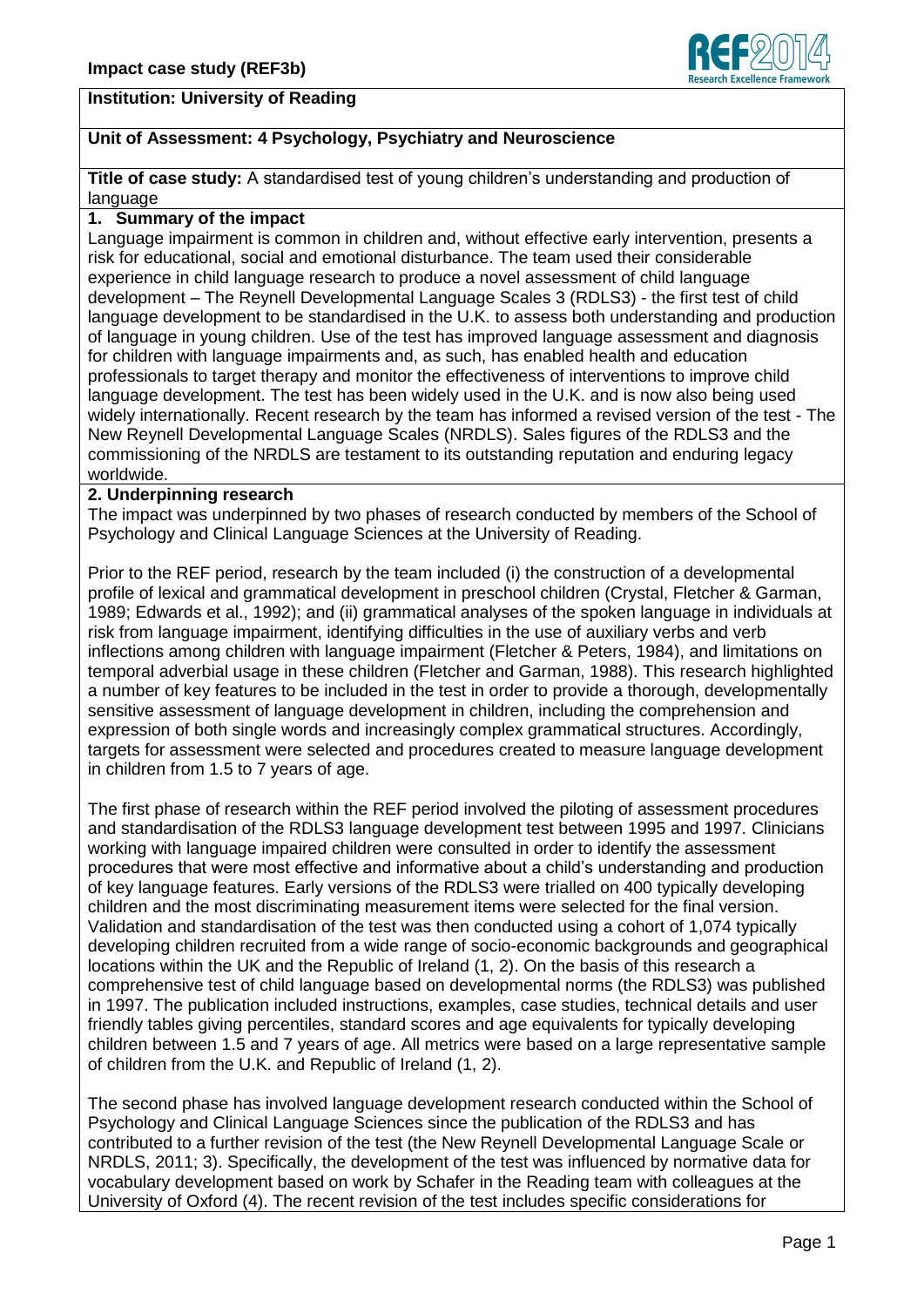# **Impact case study (REF3b)**



assessing multilingual children, influenced by research at the University of Reading describing patterns of language delay among children where English is not their primary language (5, 6). On the basis of these and other new developments in language development research, the NRDLS was revised, piloted and then standardised with 1,266 typically developing children aged 2 to 7.5 years (3, 7, 8). The NRDLS was published in 2011 and provides instructions, examples, case studies, technical details and user friendly tables giving percentiles, standard scores and age equivalents for typically developing children between 2 and 7.5 years of age based on a large representative sample of English children.

| Researchers:         | Title in REF period<br>(Dates employed) | Researchers:          | Title in REF period<br>(Dates employed)       |
|----------------------|-----------------------------------------|-----------------------|-----------------------------------------------|
| <b>Susan Edwards</b> | Lecturer- Professor<br>(1984-2010)      | <b>Carolyn Letts</b>  | Lecturer (1986-1999)                          |
| <b>Paul Fletcher</b> | Professor (1973-<br>1995)               | <b>Indra Sinka</b>    | Research<br>assistant/Lecturer<br>(1991-1998) |
| Michael Garman       | Professor (1971-<br>2006)               | <b>Graham Schafer</b> | Lecturer- Snr<br>Lecturer (1997-<br>present)  |
| <b>Arthur Hughes</b> | Senior Lecturer<br>(1974-1998)          | <b>Theo Marinis</b>   | Lecturer-Professor<br>(2005-present)          |

# **2. References to the research**

1. Edwards. S., Fletcher, P., Garman, M., Hughes, A., Letts, C. & Sinka, I.: The Reynell Developmental Language Scales III. The University of Reading Edition. NFER-Nelson. Chiswick, London, 1997. *Report of test development and manual. Produced following successful competitive tender to NFER-Nelson (£84,000; 1995-1997).*URL: <http://reynell.gl-assessment.co.uk/>

2. Edwards, S., Garman, M., Hughes, A., Letts, C. & Sinka, I. (1999) Assessing the comprehension and production of language in young children: an account of the Reynell Developmental Language Scales III. International Journal of Language and Communication Disorders, 34, 151-171. URL: [http://www.ncbi.nlm.nih.gov/pubmed/15587011.](http://www.ncbi.nlm.nih.gov/pubmed/15587011) *Peer reviewed journal article in journal of the Royal College of Speech and Language Therapists and deemed to be of at least 2\* quality. Funded by competitive tender to NFER-Nelson (£84,000; 1995-1997).*

*3.* Edwards, S., Letts, C., & Sinka, I. (2011).The New Reynell Developmental Language Scales. GL Assessment Limited. Chiswick, London. *Report of test development and manual. Commissioned by Granada Learning Assessment(£300,000; 2008- 2011)* URL: <http://reynell.gl-assessment.co.uk/>

4. Hamilton, A., Plunkett, K., & Schafer, G. ( 2000). Infant vocabulary development assessed with a British Communicative Development Inventory. Journal of Child Language, 27, 689-705. URL: <http://centaur.reading.ac.uk/4542/1/Hamilton.Plunkett.Schafer.pdf> *Peer reviewed journal articleand deemed to be of at least 2\* quality. Web of Science citations (November 2013): 93.*

5. Marinis, T. & Chondrogianni, V. (2010). Production of tense marking in successive bilingual children: when do they converge with monolingual peers? International Journal of Speech-Language Pathology, 12, 19-28.DOI: 10.3109/17549500903434125. *Peer reviewed journal article, deemed to be of at least 2\* quality. Funded by ESRC Grant to Marinis (£321,916, 2007- 2010; 'Real-time processing of syntactic information in children with English as a Second Language & children with Specific Language Impairment'.)*

6. Marinis, T. & Chondrogianni, V. (2011). Comprehension of reflexives and pronouns in sequentially bilingual children: do they pattern similarly to L1 children and L2 adults or children with specific language impairment? Journal of Neurolinguistics, 24, 202-212. DOI: 10.1016/j.jneuroling.2010.02.009. *Peer reviewed journal article and deemed to be of at least 2\* quality. Funded by ESRC Grant to Marinis (as above).* 

7. Letts, C., Edwards, S., Schaefer, B., & Sinka, I. (2013). The New Reynell Developmental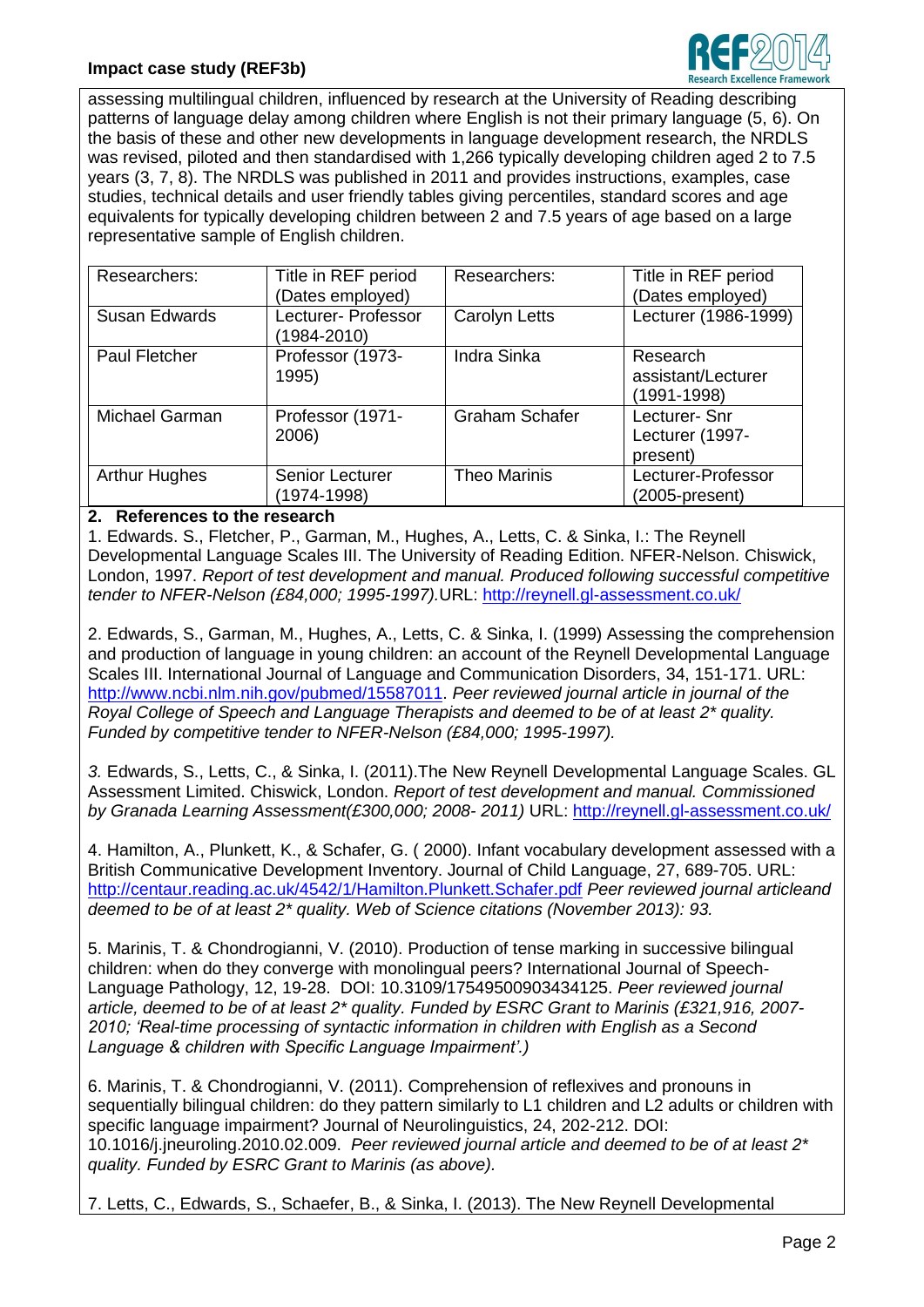

Language Scale (NEDLS): Descriptive account and illustrative case study. Child Language Teaching and Therapy. DOI: 10.1177/0265659013492784. *Description of test development and application. Peer reviewed journal article and deemed to be of at least 2\* quality. Funded by Granada Learning Assessment (as above).*

8. Letts, C., Sinka, I., Schaefer, B., & Gibbons, W. (2013). Socio-economic status and language acquisition: children's performance on the new Reynell Developmental Language Scales. International Journal of Language and Communication Disorders, DOI: 10.1111/1460-6984.12004. *Description of test development and application. Peer reviewed article in journal of the Royal College of Speech and Language Therapists, deemed to be of at least 2\* quality. Funded by Granada Learning Assessment (as above)*.

### **4. Details of the impact**

Approximately 7% of pre-school children have language impairments (e.g. Tomblin et al., 1997), which translates to about 40,000 children who are starting school in the U.K. each year, with over 5,000 of these children having severe and complex speech and language difficulties (Bercow, 2008). The ability to communicate underpins children's social, emotional and educational development, and those who do not benefit from early intervention are at increased risk of educational underachievement, emotional and behavioural problems, and poorer employment prospects (Bercow, 2008). It is therefore, essential, that appropriate tools exist to identify and diagnose specific speech and language difficulties in early childhood and to monitor the effects of intervention. The international reputation of the University of Reading team's research on typical and atypical language development [1], led to an invitation to enter a competitive tender to produce a new language test using the brand name *Reynell* (an author of an earlier language test) with the publishers NFER-Nelson, a leader in the fields of health and education. The team's successful bid led NFER-Nelson to commission the piloting and standardisation of the test and a reliable assessment tool was subsequently produced for use in clinical practice. The test was unique in that it included measures to assess the acquisition of key components of linguistic structure, reflected advances in understanding the development of child language (based on the team's underpinning research), tested both comprehension and expression, was developed in the U.K. and provided reliable norms of young children's language based on a large representative sample of children from the U.K. and Republic of Ireland. Prior to the development of this test, Speech and Language Therapists (SLTs) in the U.K. and Republic of Ireland did not have access to an assessment that provided robust normative scores for both language comprehension and expression to guide clinical decision making [2]. The test also provided clinicians with a standard for monitoring the effectiveness of educational or medical intervention or building profiles of specific clinical populations. Thus, the publication of a valid, standardised test of language development contributed to language assessment of children, improved diagnosis, enabled clinicians to target intervention, provided a means of calibrating effectiveness, and provided a reliable tool for researchers measuring language change [2].

Members of the research team (Susan Edwards and Carolyn Letts) led workshops across the U.K. for health and education workers to promote the test and offer training for potential users on the purpose and administration of the test scales. Furthermore, the team were invited to author a lead article for the journal of the Royal College of Speech and Language Therapists, the *Journal of Language and Communication Disorders*, and the authors gave presentations and workshops at professional meetings in Norway, the Netherlands, New Zealand, Greece, Germany, Canada, Hong Kong, Iran, Kuwait and the U.S.A.

The beneficiaries of this work have been children with language impairment, their parents, clinicians (SLTs and related professionals), and health and education authorities. Wide and varied use of the test is indicated by the large number of publications that cite the test within clinical contexts [3], including evaluation of interventions for young children who stammer, and also children from disadvantaged backgrounds. Other populations where the test has been used include children with Down's syndrome, pervasive developmental disorder, developmental delay, hearing impairments, cochlear implants, and also children on the autistic spectrum [4].

In line with the expansion of evidence-based interventions for language impairment and associated